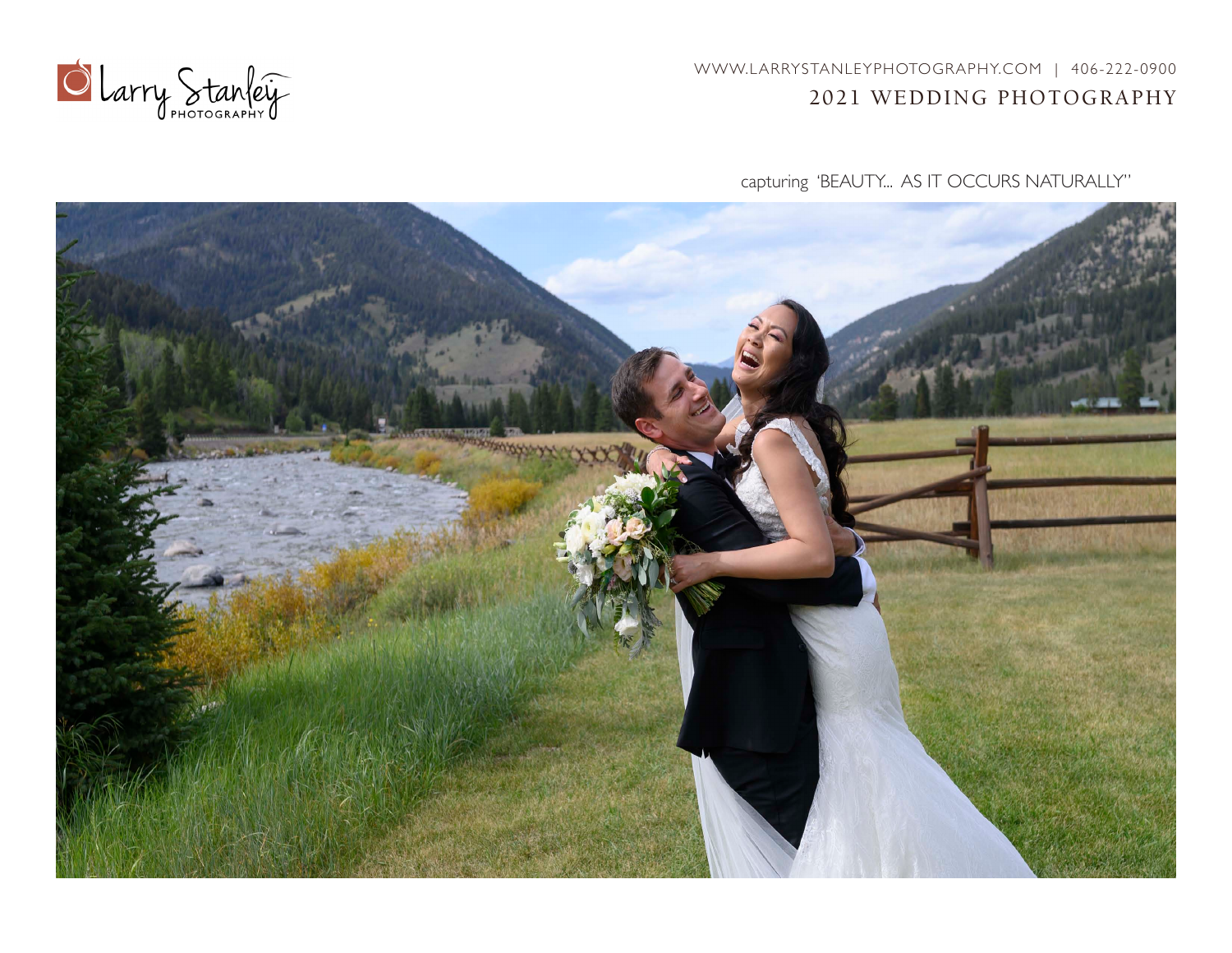

# WWW.LARRYSTANLEYPHOTOGRAPHY.COM | 406-222-0900 2021 WEDDING PHOTOGRAPHY



#### YELLOWSTONE PARK \$795

Engagments and surprise proposals inYellowstone National Park

- 2 hours of scenic coverage, offered Sunday through Friday with the exception of Labor Day and Memorial Day Sundays
- Online gallery of your images for viewing and ordering convenience
- Highlight's Gallery 15 or more highlight images to share shortly after

## ENGAGEMENT SESSIONS \$450

- 2 hours of coverage with online gallery for viewing and ordering convenience
- 5 final files high resolution files of your choice
- Sunday through Friday as above.

## WEDDING DAY \$3700

- Wedding day coverage by Larry Stanley,
- Second photographer
- Online gallery of your images for viewing and ordering convenience
- Highlight's Gallery 15 or more highlight images to share shortly after your wedding day
- \$300 Print credit
- High resolution digital image files of wedding and engagement images, delivered in January of the next calendar year with print release
- A complimentary engagement photo session

## WEDDING  $DAY + Album$  \$5100

- Wedding day coverage by Larry Stanley
- Second professional photographer
- 10x10 Signature Album. Personally designed by Larry Stanley. Euro leather cover, book bound by Leather Craftsmen. 14 Spreads (28 pages) with 3 edits
- Online wedding album showcase.This is an online presentation of your album design for viewing and assisting the editing process. First draft design posted 6 to 8 weeks after your wedding.
- Online gallery of images for viewing and ordering convenience
- \$300 Print credit
- Highlight's Gallery 15 or more highlight images to share shortly after your wedding day
- High resolution digital image files of wedding and engagement images, delivered in January of the next calendar year with print release
- A complimentary engagement photo session

## SHORT AND SWEET(elopements and intimate weddings) \$1500

 Offered Sunday through Friday with the exception of the weeks of Labor Day, Memorial Day and Independence Day.

- Wedding photography by Larry Stanley, 3 hours
- Online Gallery of your images for viewing and ordering
- High resolution digital image files. (250 or more)
- Additional hours \$300/hr

\* For a complete description of my Signature Albums, Highlights Albums, related features and products, please visit this page on my website. www.larrystanleyphotography.com/album-design